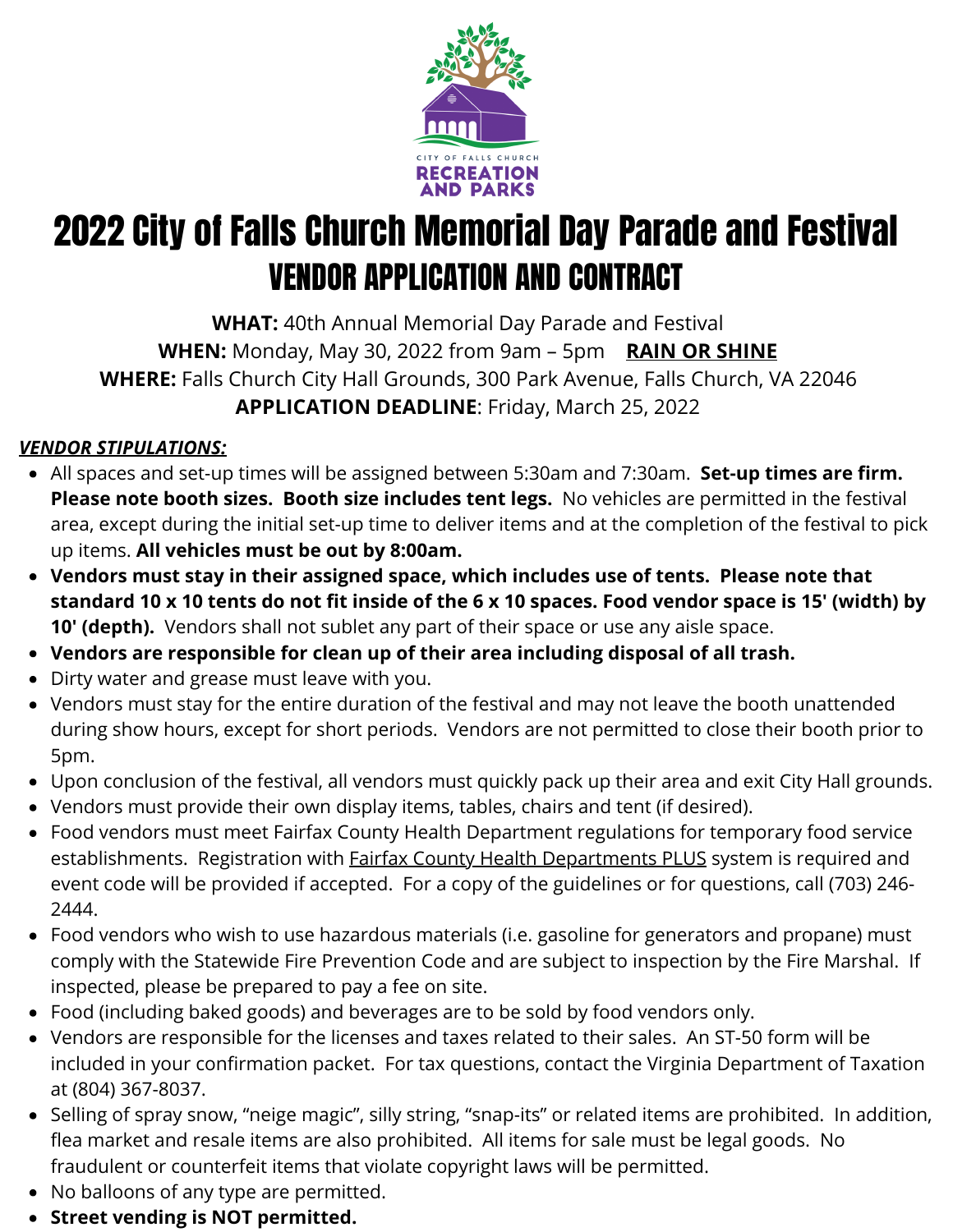- Electricity, water and tents are **not** provided. Both non-cooking booths and cooking booths **MUST** have a flame-resistant treatment tent with an NFPA 701 rating as well as be weighted down. Please review the Fire Marshal tent [requirements](https://www.fallschurchva.gov/1321/Vendor-Information) that can be found online under the vendor information page.
- Falls Church Recreation and Parks Department reserves the right to limit the number of vendors per category, but **exclusivity of items is not guaranteed.**
- Falls Church Recreation and Parks Department reserves the right to remove any item from display or dismiss any vendor that does not meet guidelines.
- Falls Church Recreation and Parks Department will not accept responsibility for any financial commitments and/or obligations undertaken by an individual or organization and will not be responsible for lost, stolen or damaged items.
- You must provide your own insurance. Proof of coverage must be in the amount of \$1,000,000 for user liability and be effective on May 30, 2022. By participating in this event, the exhibitor agrees to indemnify and hold harmless the City of Falls Church from any and all liability for damage, health code violations, injury, or loss to any person or goods for any reason. Exhibitor understands that he/she is an independent party and is solely responsible for their booth space and operation, and that the City of Falls Church is just providing a place for the party to conduct their business. Proof of coverage must be submitted with application. Any questions should be submitted to your insurance agency.
- No refunds or transfers once you have submitted your application. The Falls Church Recreation and Parks Department has the right to cancel, postpone or modify the event due to weather, natural disasters, pandemics, or other unforeseeable circumstances. We will notify participants at least 48 hours in advance.
- Applications will not be processed and balance will not be placed on Web Trac account until after the March 25th deadline. Submission of an application does not guarantee acceptance. Payment must be submitted prior to April 30th.
- Event details with COVID specific guidelines and protocols, assigned space number, check-in time, map and more will be emailed mid-May to accepted vendors.

#### **Applications are due by Friday, March 25, 2022. A \$25 late fee will be included if submitted after March 25, 2022.**

#### *TO APPLY:*

- 1. Complete the attached form.
- 2. Include proof of insurance.
- 3. Enclose a check made payable to City of Falls Church or pay balance on WebTrac.

For security reasons, we no longer allow vendors to provide credit card information on paper. We still accept checks, payments over the phone, and through your Web Trac account. To pay your balance on Web Trac you will need a username and password. If you have registered for other programs with the Recreation and Parks Department and know your password, it has not been changed. If you're new, your username will be emailed to you once your application has been received and an account has been created. Your temporary password will be your zip code. When you log on, you'll be asked to change it. You may then pay your balance. Balances will not be posted until after March 25th deadline.

4. Mail To or Drop Off: Falls Church Recreation and Parks Department, Attn: Special Events

- 223 Little Falls Street, Falls Church, VA 22046
- OR Email to: sawilliams@fallschurchva.gov

**Direct specific inquiries to**: Scarlett Williams, sawilliams@fallschurchva.gov